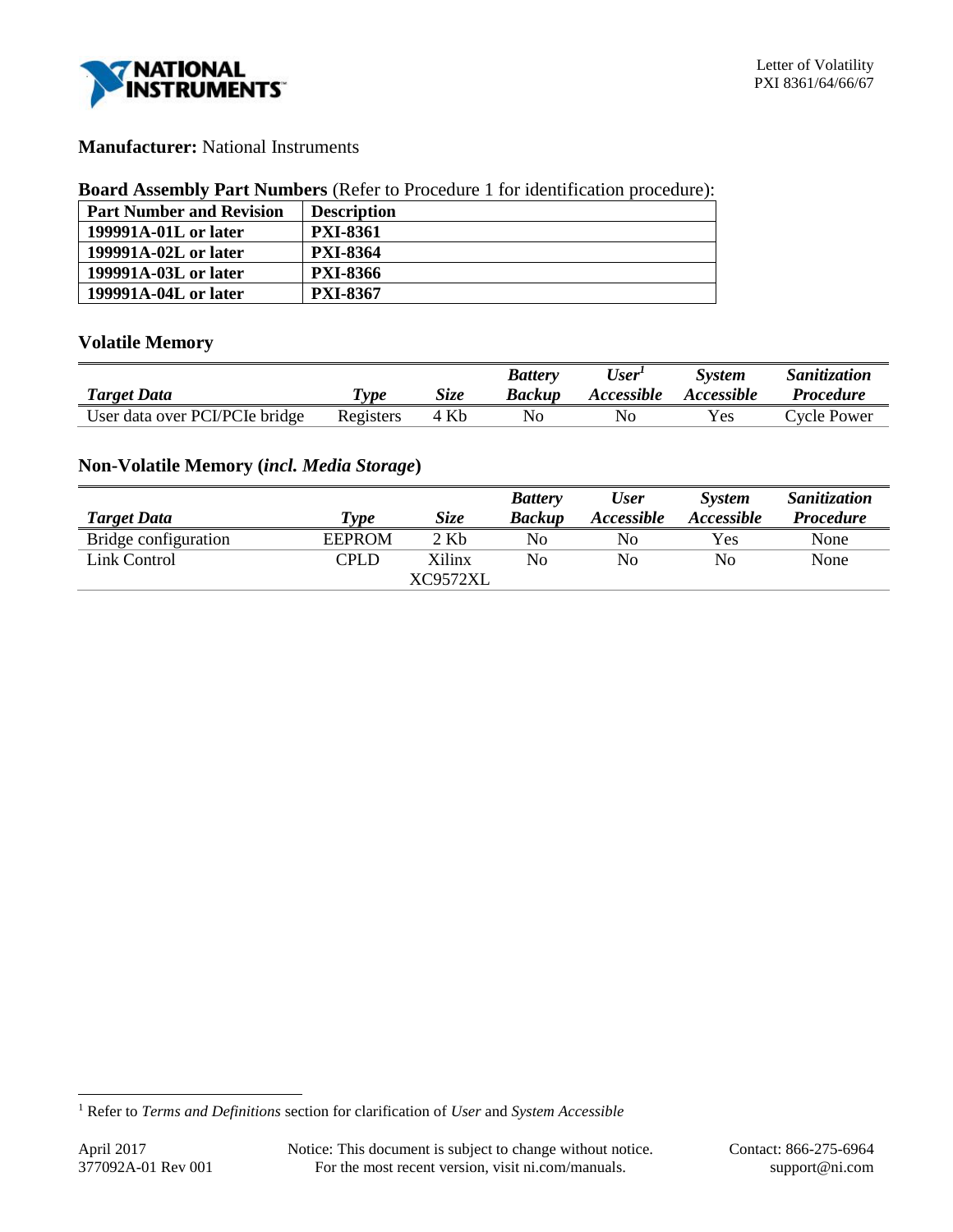

## **Procedures**

## **Procedure 1 –Board Assembly Part Number Identification:**

To determine the Board Assembly Part Number and Revision, refer to the label applied to the surface of your product. The Assembly Part Number should be formatted as "######a-##L".